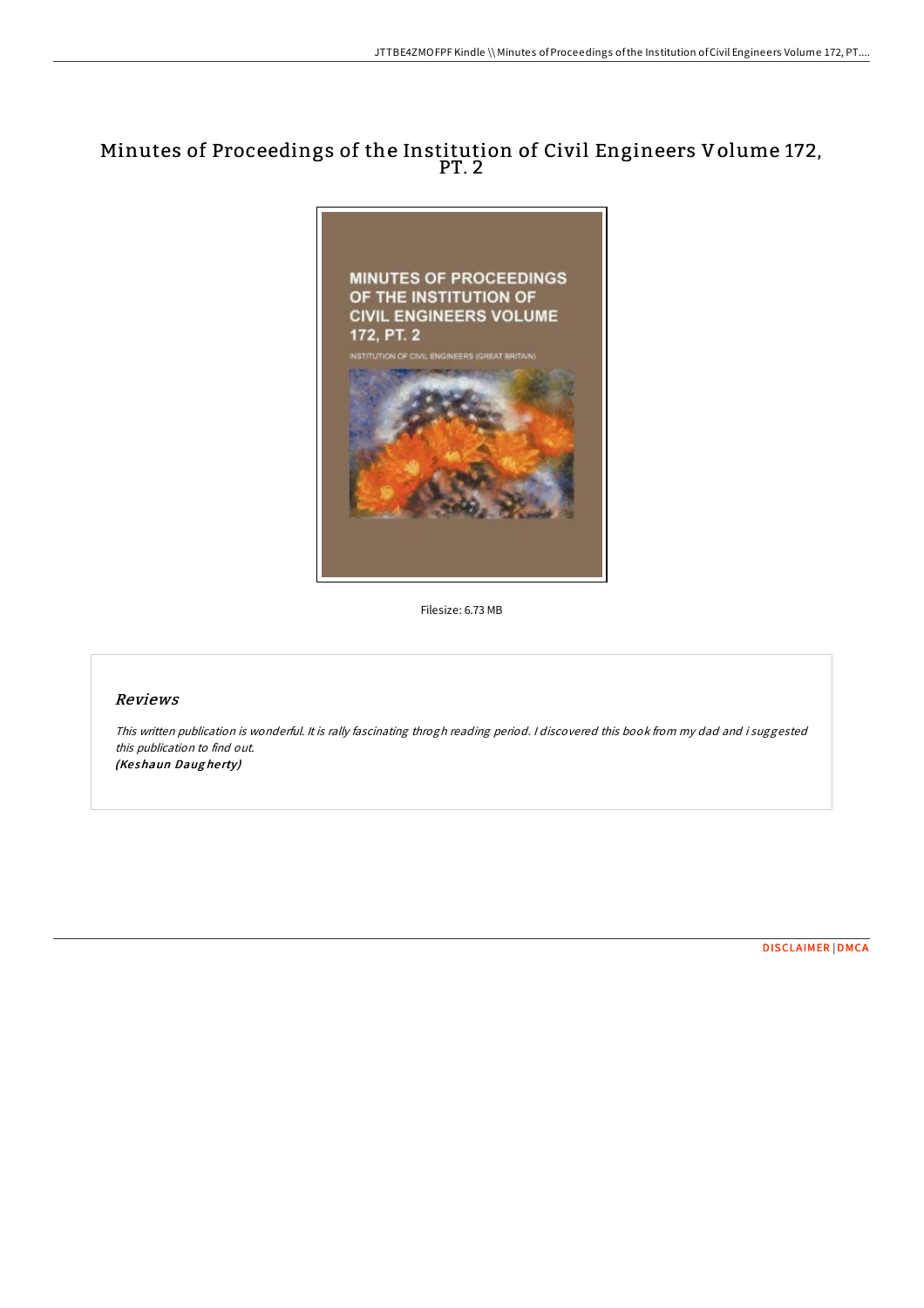## MINUTES OF PROCEEDINGS OF THE INSTITUTION OF CIVIL ENGINEERS VOLUME 172, PT. 2



To save Minutes of Proceedings of the Institution of Civil Engineers Volume 172, PT. 2 eBook, you should refer to the button listed below and download the ebook or gain access to other information that are in conjuction with MINUTES OF PROCEEDINGS OF THE INSTITUTION OF CIVIL ENGINEERS VOLUME 172, PT. 2 ebook.

Rarebooksclub.com, United States, 2012. Paperback. Book Condition: New. 246 x 189 mm. Language: English . Brand New Book \*\*\*\*\* Print on Demand \*\*\*\*\*.This historic book may have numerous typos and missing text. Purchasers can download a free scanned copy of the original book (without typos) from the publisher. Not indexed. Not illustrated. 1908 Excerpt: .head must butt against the end of the driven tube, so that the driving blow is not transmitted through the screw threads on the tube end. The mall is operated by the same rope and in the same manner as the boring tools when the hole is shallow. The stroke is usually about 3 feet, and the mall is fed down on to the driving head by lowering off the bull wheel shaF. The auger or boring chisel is shown in Fig. 4. The working part of the tool is fairly hard steel of flat section, slightly hammered out at the ends and chisel-pointed. Down the centre of each flat Fig. 5. side of the chisel is cut a semicircular groove to give clearance. The auger has a tapered screwed end for attachment to the auger stem (see Fig. 5). The shoulder of the auger is slightly recessed, Bo that when screwed home on the auger-stem contact is made on the edge of the circumference of its section. The diameter of the shoulder for a 14-inch hole is about 5 inches. The auger-stem which guides the auger and gives weight to the blow is a bar 4J inches in diameter and 30 feet long, fitted at the bottom with a female end to take the auger and at the top with a male end for the rope or jar attachments. A jar is a most important item in the list of boring tools, and always forms...

Read [Minute](http://almighty24.tech/minutes-of-proceedings-of-the-institution-of-civ-12.html)s of Proceedings of the Institution of Civil Engineers Volume 172, PT. 2 Online  $\mathbf{r}$ Download PDF [Minute](http://almighty24.tech/minutes-of-proceedings-of-the-institution-of-civ-12.html)s of Proceedings of the Institution of Civil Engineers Volume 172, PT. 2